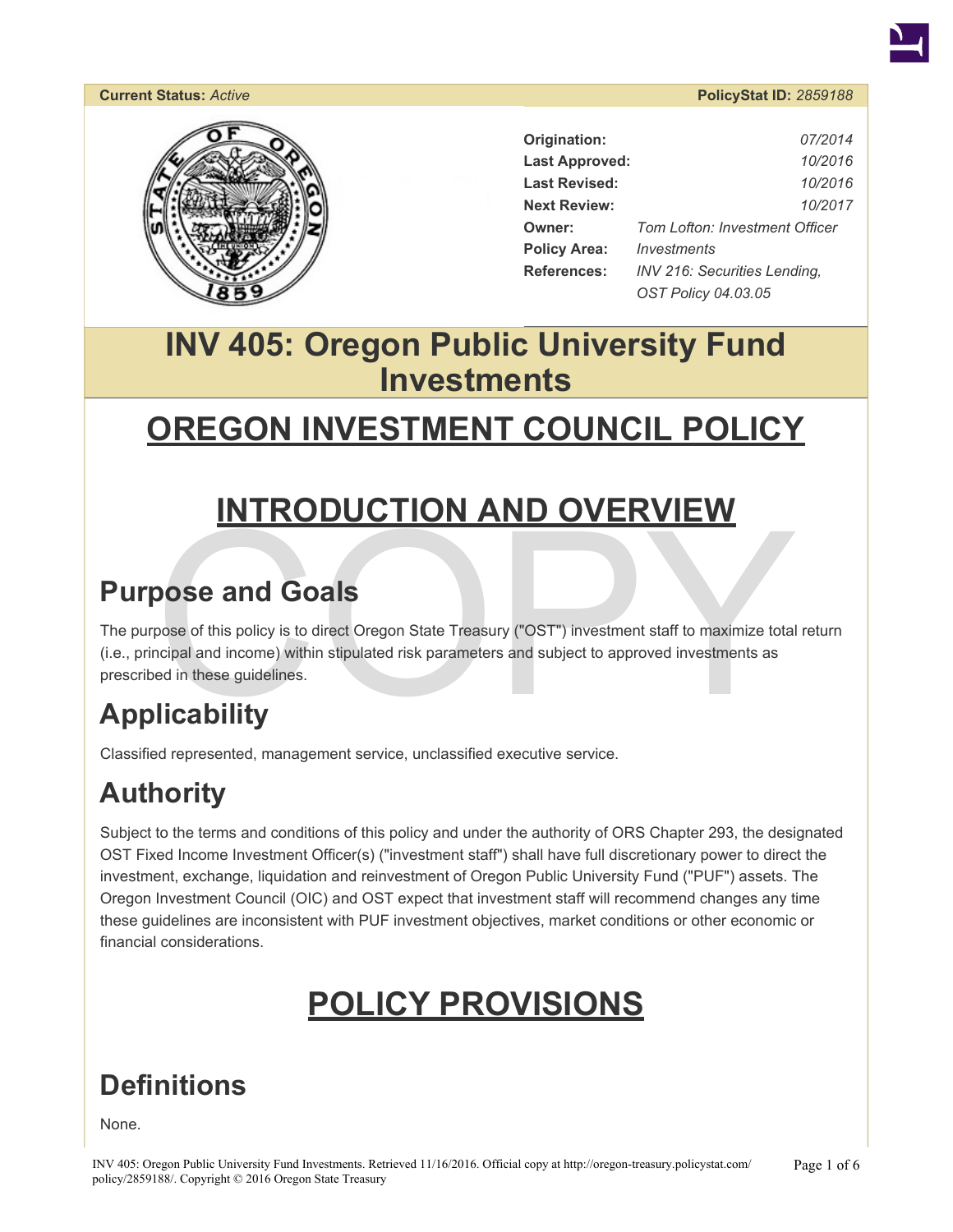## **A. Policy Statements**

- 1. Funds meeting OST requirements are eligible for segregated investment management by the OST Investment Division and its investment officers according to and within the guidelines established and approved by the OIC. Investments shall be authorized by an OST investment officer and documented in accordance with OST policies and procedures.
- 2. Funds shall be invested in accordance with the policies and procedures outlined in this policy and in accordance with ORS 352.450.

## **B. Compliance Application and Procedures**

- 1. OST shall provide an investment compliance program to accomplish the following objectives: a) monitor and evaluate portfolios, asset classes, and other investment funds to determine compliance with OST policies and contractual obligations; b) identify instances of non-compliance and develop appropriate resolution strategies; c) provide relevant compliance information and reports to OST management and the OIC, as appropriate; and d) verify resolution by the appropriate individual or manager within the appropriate time frame.
- T investment staff shall bring the investments into compliance as soon as is prudently feasible.<br>T investment staff shall bring the investments into compliance as soon as is prudently feasible.<br>Dring the portfolio back int 2. **Resolution of Non-Compliance.** If PUF investments are found to be a) out of compliance with one or more adopted investment guidelines or b) managed inconsistently with governing policy and objectives, OST investment staff shall bring the investments into compliance as soon as is prudently feasible. Actions to bring the portfolio back into compliance and justification for such actions, including documentation of proposed and actual resolution strategies, shall be coordinated with the OST investment compliance program and communicated with the Designated University.

## **C. Portfolio Rules for the Public University Fund**

- 1. **Scope**: These rules apply to the investment of funds from all eligible and approved PUF participants, and are established under the authority of, and shall not supersede, the requirements established under ORS Chapter 293 and ORS 352.450.
- 2. **Objective**: Provide adequate liquidity for PUF participants' cash flow requirements. Manage the portfolio to maximize total return over a long-term horizon within stipulated risk parameters.
- 3. **Portfolio Allocation and Risk Profile**: Allocation parameters listed in the table below are intended as general guidelines, not hard limits subject to OST Compliance monitoring.

| <b>Portfolio</b> | <b>Objective</b>                     | <b>Allocation</b>                                                                                                                                                                                                                                                                                          |
|------------------|--------------------------------------|------------------------------------------------------------------------------------------------------------------------------------------------------------------------------------------------------------------------------------------------------------------------------------------------------------|
| Liquidity        | Assure adequate cash for operations. | <b>Short-Term</b><br>Funds invested in the Oregon Short<br>Term Fund. Target allocation of funds<br>based upon aggregated university<br>participant annual cash flow forecasts.<br>Absent cash flow forecasts, the target<br>allocation will be based upon a minimum<br>of six months' estimated operating |
|                  |                                      | expenses.                                                                                                                                                                                                                                                                                                  |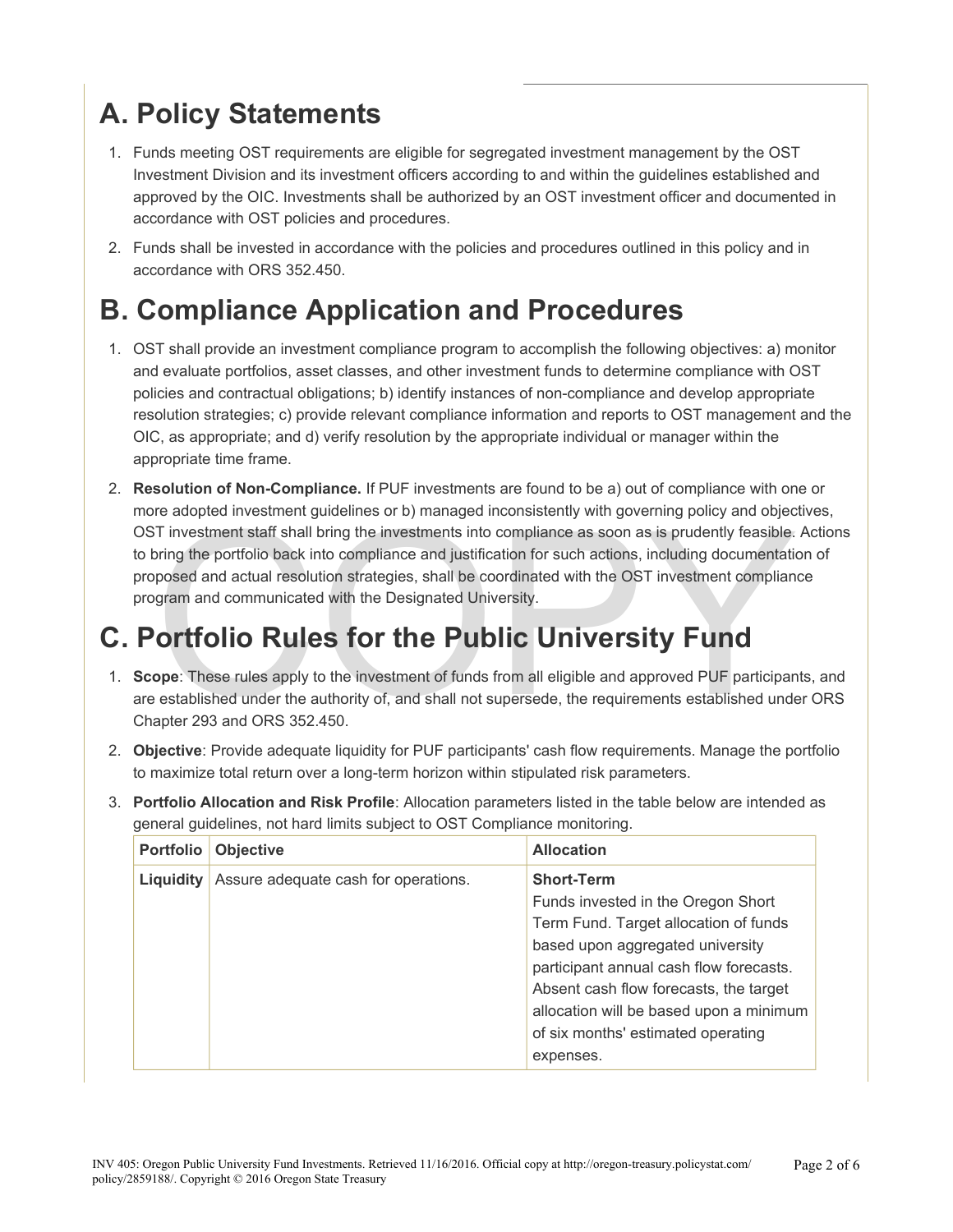| Core | Actively managed to achieve a diversified<br>portfolio of investment grade bonds invested<br>over longer horizons than permitted in<br>OSTF. Based on historical market<br>performance, total returns generated over<br>extended periods are anticipated to be<br>greater than returns realized in shorter-<br>maturity strategies. | Intermediate<br>Investments with a maturity or weighted<br>average life from three years and above. |
|------|-------------------------------------------------------------------------------------------------------------------------------------------------------------------------------------------------------------------------------------------------------------------------------------------------------------------------------------|-----------------------------------------------------------------------------------------------------|
|------|-------------------------------------------------------------------------------------------------------------------------------------------------------------------------------------------------------------------------------------------------------------------------------------------------------------------------------------|-----------------------------------------------------------------------------------------------------|

#### 4. **Permitted Holdings**

- Securities eligible for inclusion or included in the designated performance benchmark(s) unless explicitly restricted in this policy.
- The Oregon Short-Term Fund ("OSTF"). Underlying investments of the OSTF are excluded from restrictions in this policy. The OSTF is governed by the OIC and OST-adopted policies and guidelines as documented in OIC Policy INV 303.
- Securities eligible for purchase by the OSTF unless explicitly excluded by this policy.
- Obligations issued or guaranteed by the U.S. Treasury or by U.S. federal agencies and instrumentalities, including inflation-indexed obligations with stated maturities less than 15.25 years.
- Non-U.S. government securities and Instrumentalities with a minimum rating of one or more o<br>AA/AA by Moody's Investors Services, Standard & Poor's or Fitch, respectively, and with a state maturity less than 15.25 years at ◦ Non-U.S. government securities and Instrumentalities with a minimum rating of one or more of Aa2/ AA/AA by Moody's Investors Services, Standard & Poor's or Fitch, respectively, and with a stated maturity less than 15.25 years at the time of purchase.
- Municipal debt with a minimum rating of one or more of A3/A-/A- by Moody's Investors Services, Standard & Poor's or Fitch, respectively, and with a final maturity less than 15.25 years at the time of purchase.
- Corporate indebtedness with minimum investment grade ratings by one or more of Moody's Investors Services, Standard & Poor's or Fitch, respectively, and with a stated maturity less than 15.25 years at the time of purchase.
- Asset-backed securities rated AAA at the time of purchase.
- Commercial mortgage-backed securities (CMBS) rated AAA at the time of purchase.
- U.S. agency residential mortgage-backed securities (MBS) and U.S. agency commercial mortgagebacked obligations ("CMO")

#### 5. **Diversification**

- 1. The portfolio should be adequately diversified consistent with the following parameters:
	- No more than 3% of portfolio par value may be invested in a single security with the exception of obligations issued or guaranteed by the U.S. Treasury or by U.S. federal agencies and instrumentalities; and
	- No more than 5% of portfolio par value may be invested in the securities of a single issuer with the exception of obligations issued or guaranteed by the U.S. Treasury or by U.S. federal agencies and instrumentalities.
	- Maximum market value exposures shall be limited as follows:
		- U.S. Treasury Obligations100%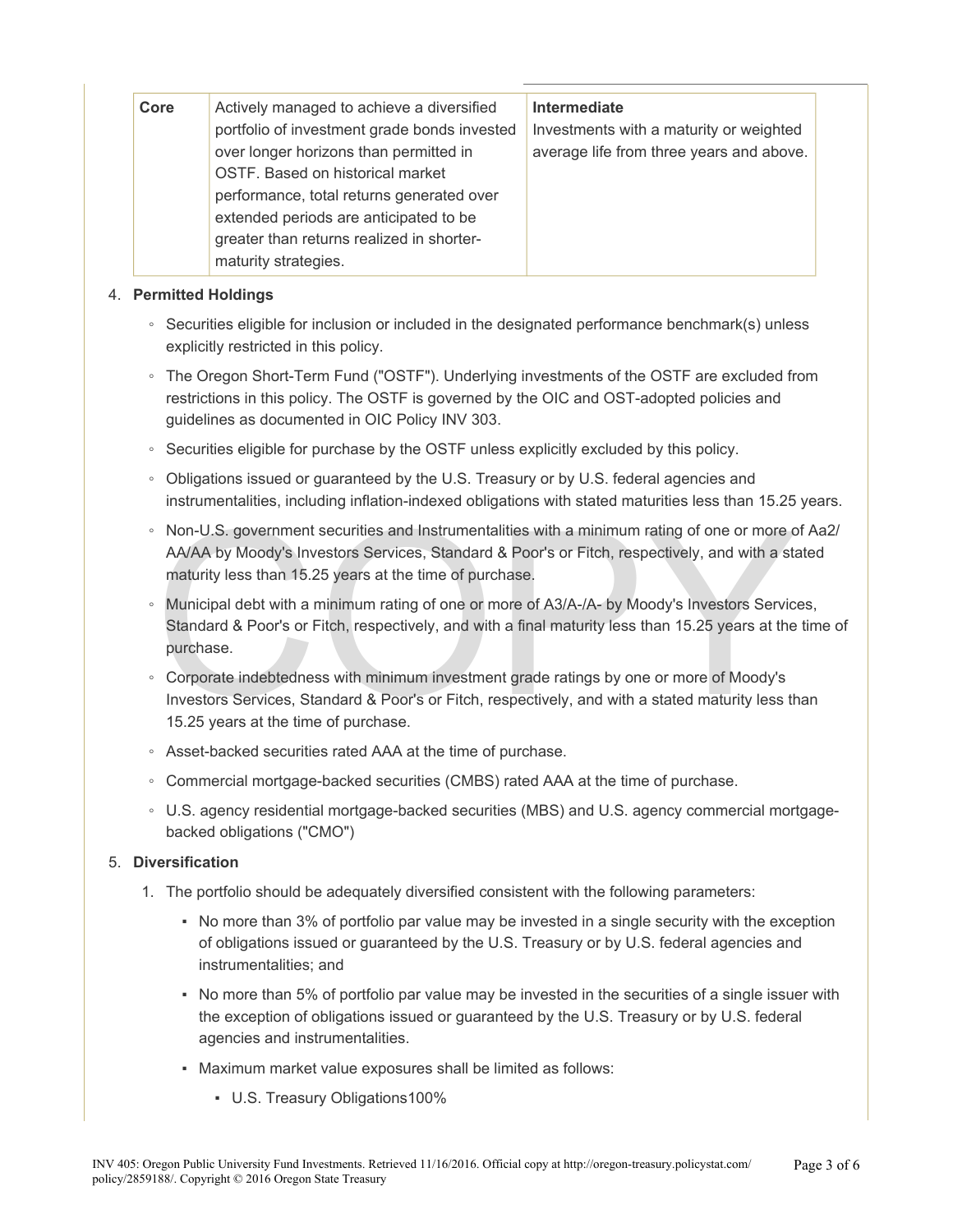- U.S. Agency Obligations50%
- U.S. Corporate Indebtedness50%
- Municipal Indebtedness30%
- Asset-backed Securities (ABS)20%
- Mortgage-backed Securities (MBS)40%
- Commercial Mortgage-backed Securities (CMBS)10%
- Structured Securities (Combined ABS, MBS and CMBS)50%
- Issuer, security, and sector-level restrictions shall not apply to OSTF holdings.

#### 6. **Counterparties**

A list of all broker/dealer and custodian counterparties shall be provided upon request.

#### 7. **Strategy**

- Maintain an average (measured by market value) credit rating in the Core allocation of A- or better. If a security is rated by more than one rating agency, the lowest rating is used to determine the average rating.
- Maintain an average modified duration level of +/-10% of the custom benchmark.

#### 8. **Investment Restrictions**

- All investments will be in U.S. dollar denominated securities.
- All investments will be non-convertible to equity.
- Collateralized debt obligations (CDO), Collateralized Loan obligations (CLO) and Z-tranche investments are not permitted.
- **Example 15 All investments will be in U.S. dollar denominated securities.**<br>All investments will be non-convertible to equity.<br>Collateralized debt obligations (CDO), Collateralized Loan obligations (CLO) and Z-tranche<br>inve ◦ Investments in Alt-A, sub-prime, limited documentation or other "sub-prime" residential mortgage pools are not permitted. There shall be no use of leverage in any investments (excluding use of securities in a securities lending program). Structured securities such as ABS, MBS and CMBS shall not be considered as using leverage.
- For newly issued securities with unassigned ratings, "expected ratings" may be used as a proxy for assigned ratings up to 30 business days after settlement date.
- Investments in issuers identified by the Carbon Underground 200 published by the Fossil Free Indexes LLC ("FFI").
	- This restricted security list will be updated annually at calendar year-end and enforced for all new security purchases.
	- Exposures to issuers added to the Carbon Underground 200 subsequent to purchase may be held to maturity.

#### 9. **Policy Compliance**

◦ OST Investment Staff will submit a written action plan to the Designated University regarding any investment downgraded by at least one rating agency to below investment grade within 10 days of the downgrade. The plan may indicate why the investment should continue to be held and/or outline an exit strategy.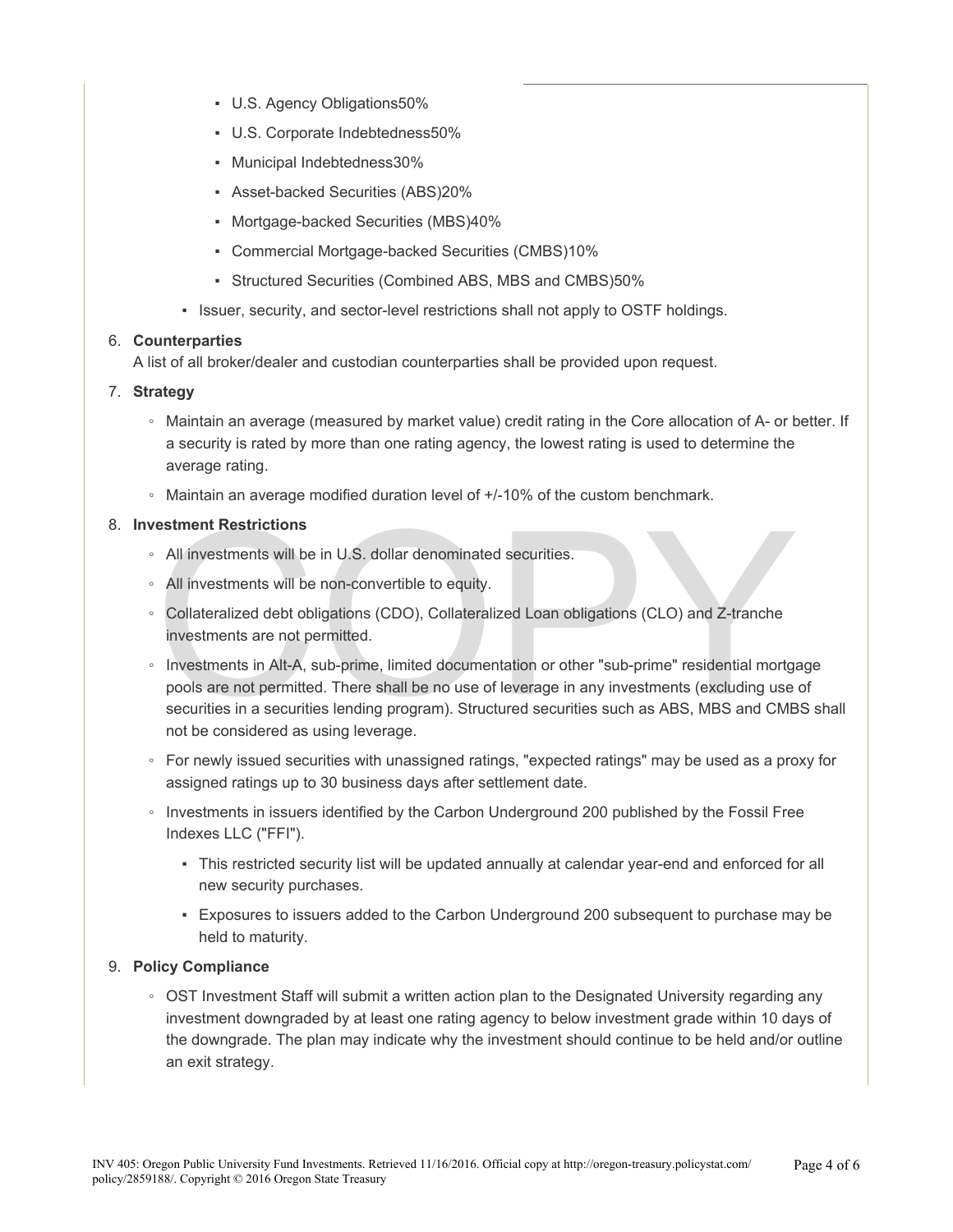◦ OST Staff will consult with the Designated University, on a pre-trade basis, if an investment trade or trades will result in a cumulative net loss greater than 1% over 3 months prior to trade settlement date.

#### 10. **Performance Expectations/Reviews**

- Excluding the short-term allocation, the Core allocation is expected to perform in-line with the following custom benchmark:
	- 75% Bloomberg Barclays U.S. Aggregate 3-5 Year Index; and
	- 25% Bloomberg Barclays U.S. Aggregate 5-7 Year Index.
- OST will provide the Designated University with a monthly report of all non-passive compliance violations of this policy's guidelines.
- Investment reviews between OST investment staff and the Designated University will occur quarterly and focus on the following elements:
	- Performance relative to objectives;
	- Adherence to this policy; and
	- Trading activity.

## **Exceptions**

None.

## **Failure to Comply**

Failure to comply with this policy may be cause for disciplinary action up to and including dismissal.

# eptions<br>to comply with this policy may be cause for disciplinary action up to and including dismissal.<br>PROCEDURES and FORMS **PROCEDURES and FORMS**

None.

## **ADMINISTRATION**

## **Feedback**

Your comments are extremely important to improving the effectiveness of this policy. If you would like to comment on the provisions of this policy, you may do so by e-mailing the Policy Analyst. To ensure your comments are received without delay, *please list the policy number and name in your e-mail's subject*. Your comments will be reviewed during the policy revisions process and may result in changes to the policy.

## **Attachments:** No Attachments

### **Approval Signatures**

| <b>Committee Approver</b> |                                         | Date    |
|---------------------------|-----------------------------------------|---------|
| OIC                       | John Skjervem: Chief Investment Officer | 10/2016 |